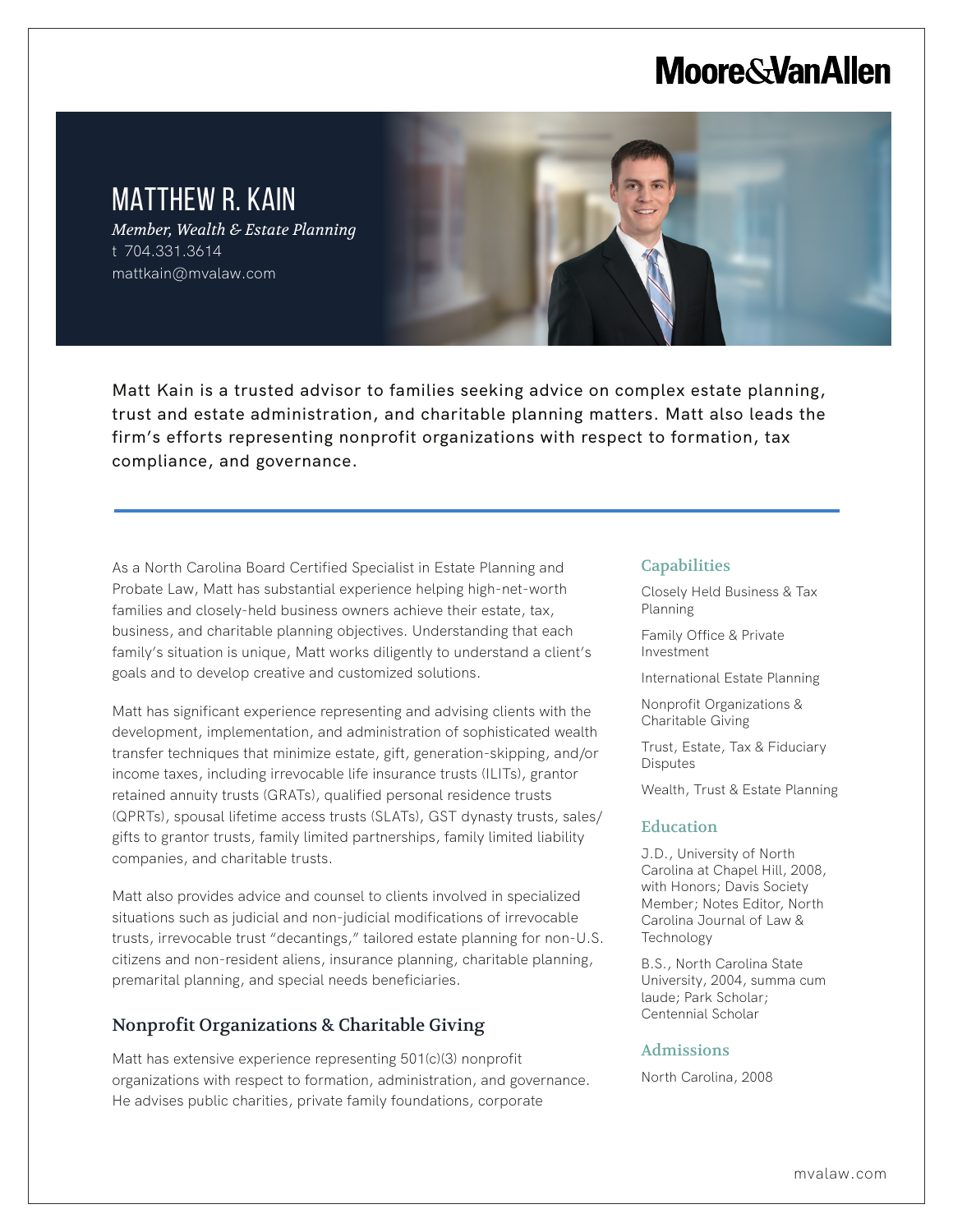# **Moore&VanAllen**

#### Matthew R. Kain

foundations, and other tax-exempt organizations on choice and creation of appropriate charitable entity, application for tax-exempt status, and ongoing corporate governance and tax compliance matters.

Matt frequently serves as outside general counsel to nonprofit clients. In addition to bringing his own tax and corporate governance knowledge, Matt often coordinates within the firm when necessary to bring specific insight on matters related to labor and employment, intellectual property, trademarks, and real estate.

### Representative Client Services

- Estate Planning
- Trust and Estate Administration
- Tax and Wealth Transfer Planning
- Closely-Held Business Operation and Succession Planning
- Non-Judicial Trust Modifications and Trust "Decantings"
- Premarital Agreements
- Insurance Planning
- Charitable Planning
- Tax-Exempt, Nonprofit Organizations

#### Representative Experience

- Formed numerous 501(c)(3) public charities and assisted them in applying for and receiving tax-exempt status
- Advised several corporate foundations on the IRS requirements, tax consequences, and practical aspects of establishing an employee relief fund in connection with COVID-19 and other qualified disasters
- Provides advice and counsel on tax and corporate matters applicable to private foundations, including selfdealing transactions, minimum distribution requirements, grantmaking processes, taxable expenditures, shared services agreements, and scholarship programs
- Served as counsel to a membership-based, economic development 501(c)(6) organization in connection with a corporate restructuring, rebranding, and combination transaction with another economic development organization
- Guided three closely-related and overlapping public charities in a merger transaction to form a combined organization better suited to meet the community's needs
- Applied for and received a favorable letter ruling from the IRS regarding an unusual grant to a public charity educational foundation
- Managed IRS audits on behalf of tax-exempt organizations
- Obtained charitable solicitation licenses in North Carolina and elsewhere